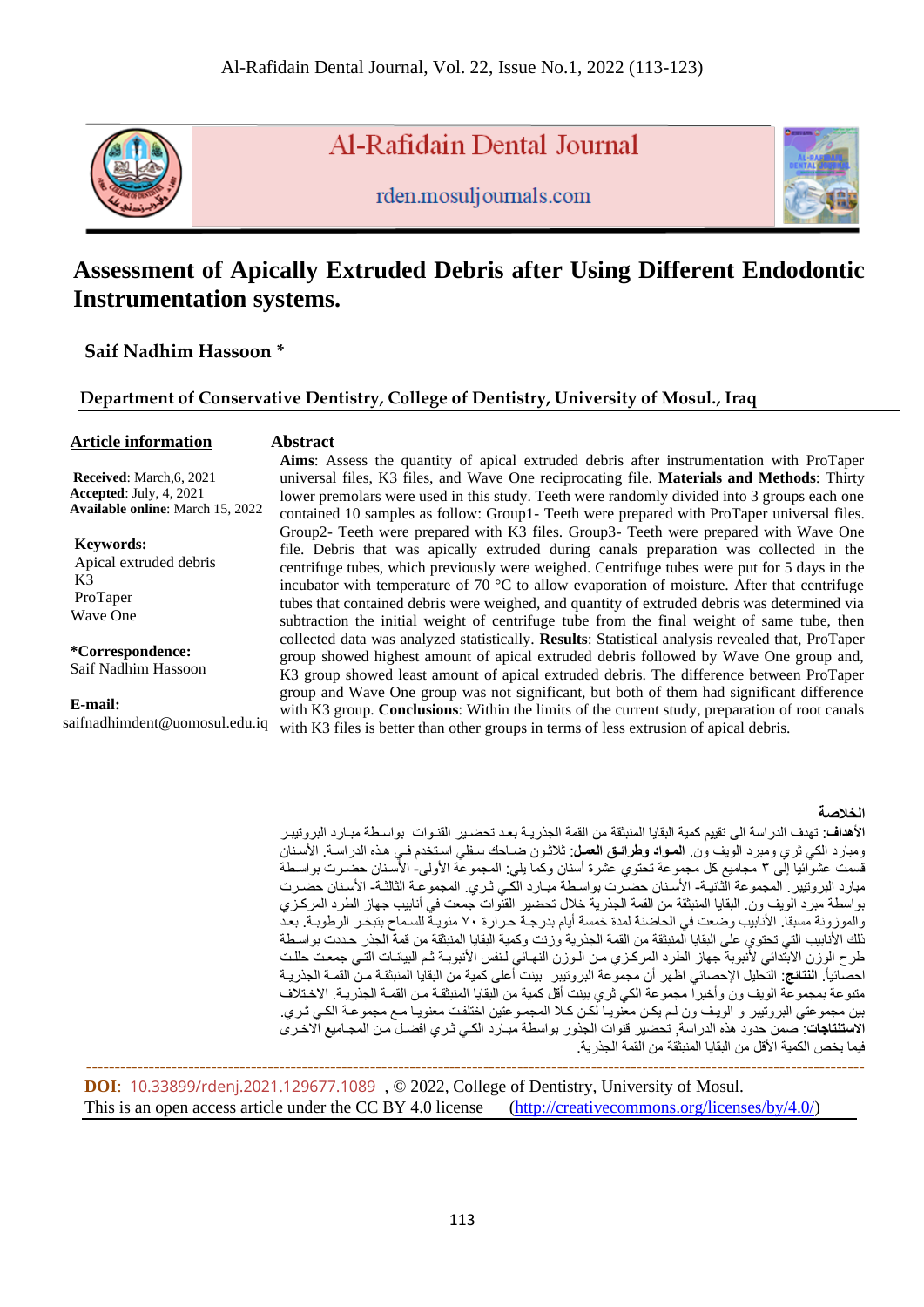# **INTRODUCTION**

Cleaning and shaping of root canals system are the essential steps in any root canals therapy  $1-2$ . The principal aim of canals preparation is to enlarge the root canals, furthermore eliminate microorganisms, dentine chips, remaining pulpal tissue, and necrotic tissue 3.

One of problems that may occur during root canal preparation is the emersion of intra canal debris into the peri-apical tissues 4-5 , and this can result undesirable complication, such as postoperative pain <sup>6-7</sup>. So, quantity of apical extruded debris must be minimized to diminish postoperative complication  $5, 8$ . All endodontic files and instrumentation techniques cause apical extrusion of debris  $9-12$ , and quantity of debris differs according to methods of instrumentation, and design of files that are used  $9,13-16$ .

In the last years root canals instrumentation by Engine motivated NiTi files was being dominant, and widely using  $17-18$  as the instrumentation with rotary NiTi systems is more comfortable for patients, and operators. In addition to that, preparation with NiTi rotary files remains more centrally in the root canal subsequently, this yields less passage of debris apically as a compare with the hand files <sup>8</sup>. Newly tool designs such as noncutting tip, radial lands, differing cross section, and variable taper were introduced to advance functioning safety, decrease working time, and produce large flare of the root canals <sup>19</sup>.

More recently introduction of reciprocation technology leads to a novel generation of instruments for canals preparation that uses only one file such as Wave One and Reciproc instruments <sup>20</sup>. These systems are utilized to prepare the canals of roots wholly from start to end. Their main advantages include diminishing the cost and reducing preparation time <sup>12</sup>.

With these new developments in designs, and technologies of endodontic files, there is an importance to evaluate and compare the effect of different endodontic instrumentation systems on the apical extrusion of debris, which can be responsible of postoperative flare-up. So, the aim of the current study is to evaluate the quantity of apical extruded debris after canals Instrumentation with ProTaper universal files (multi files use continuous rotation), K3 files (multi files use continuous rotation), and Wave One file (single reciprocating file). The research hypothesis supposed no difference in the quantity of apical extruded debris among ProTaper universal files, K3 files, and Wave One file.

### **MATERIALS AND METHODS**

This study was approved by Research Ethics Committee at the College of dentistry, University of Mosul (Approval number UoM.Dent/H.L.6/20). Thirty newly extracted single canal lower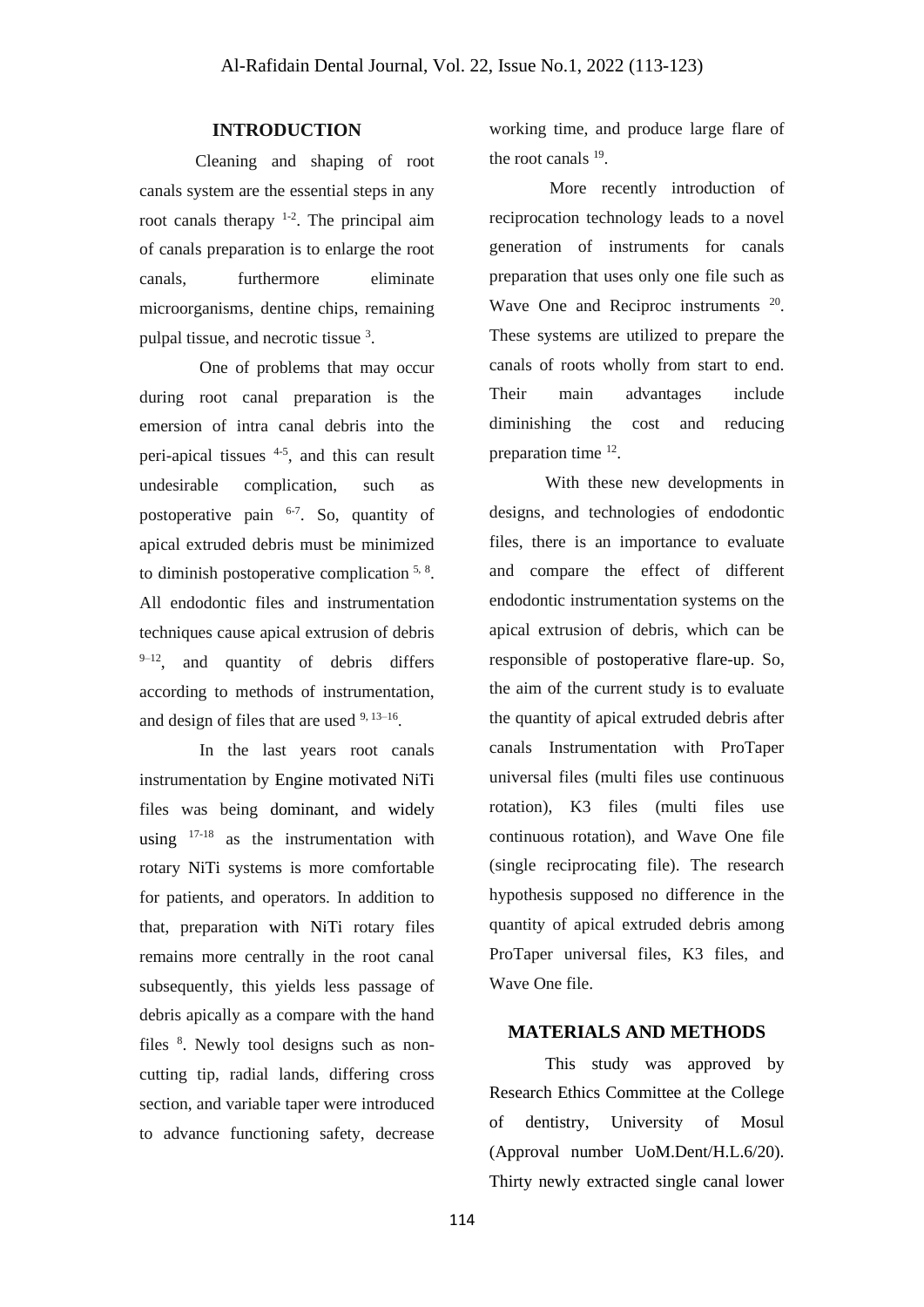premolars were collected, and stored in distilled water. Scaling and polishing of the teeth were done, and hand curette (Lascod, Italy) was used to remove soft periodontal tissue, that was attached to teeth. Then, teeth were checked by Stereomicroscope (Motic,China) with ×20 magnification to eliminate teeth with flare apices and crack. Radiographs in buccolingual and mesiodistal directions were taken for each tooth to eliminate teeth with twisted canal, obstructive canal, and teeth with more than one canal.

Conventional straight line coronal access opening for all teeth was achieved by using a diamond round bur (Technical and General LTD, United Kingdom), which was mounted to the high-speed turbine (W&H, Austria), and pulp extirpation was done by Barbed broach (Densply Maillefer, Switzerland). K-file (Densply Maillefer, Switzerland) size 8 was entered into canal, till its tip could be seen at the foramen apically. 1 mm was subtracted from this length for working length determination.

Crowns of teeth were cut with diamond disk (GEBR.BRASSELER GmbH & Co. KG, Germany) to adjust the working length to 15 mm of all samples. For more standardization, the apical width of root canals was controlled with K-file size 10, which was introduced in the canal to full working length. When K-file size 10 was loose and easily crossed through the apical foramen of teeth, these teeth were excluded from the study. But when K-file size 10 was scarcely crossed through the apical foramen of teeth, these teeth were included in the study  $\frac{1}{1}$ .

The model that was utilized for debris collection was shown in figure 1. Before the installation of whole apparatus, stoppers of centrifuge tubes that were used for debris collection were separated, and then centrifuge tubes were weighed by an electronic weighting machine (Shimadzu Corporation, Tokyo, Japan) with an accuracy of  $+/-0.0001$  gram. Three measures were done of each tube, and the mean of 3 measurements was regarded the weight of this tube.



**Figure 1:** Experimental model for debris collection.

Punctures were made in the stoppers of tubes next teeth were pushed

throughout punctures of stoppers and fixed to stoppers at the level of cementoenamel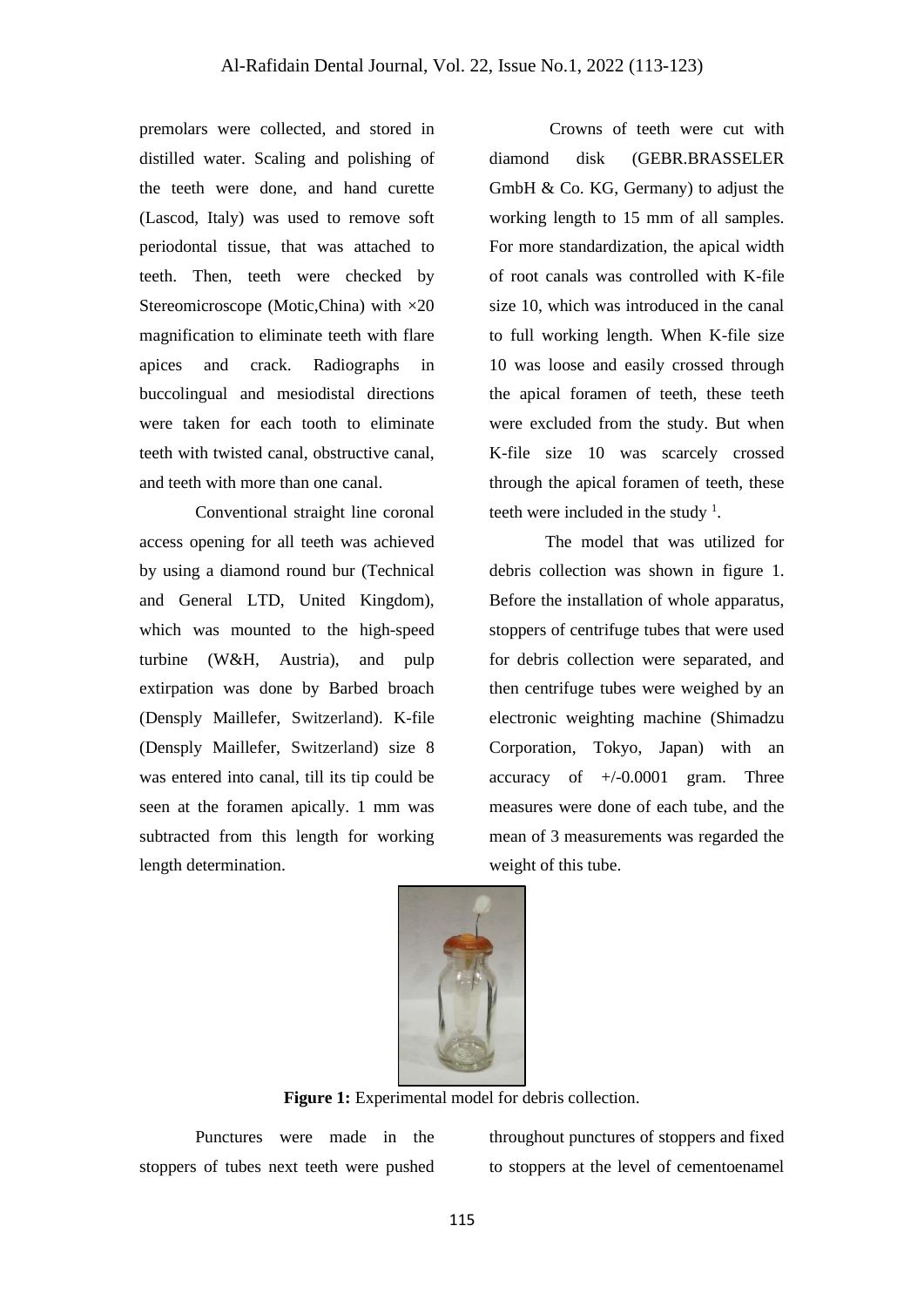junction by using of super glue that also would prevent leakage of the irrigating solution during instrumentation.

Bent gauge 27 needles also were inserted into the stoppers of centrifuge tubes along the teeth to equalize the pressure of air between the inside and outside of centrifuge tubes  $5, 12$ .

Tooth, needle and stopper units were fixed into the centrifuge tubes after that centrifuge tubes were positioned in the vials of glass for preventing contact with the centrifuge tubes during canals preparation. Some wax was used to seal the boundaries of openings of the glass vials with the stoppers of centrifuge tubes to prevent leakage of irrigating solution during instrumentation.

The whole number of samples was 30, which were divided arbitrarily into 3 groups; every group included 10 samples as follow:

Group  $1 -$  In this group samples were prepared with ProTaper universal files (Densply Maillefer, Ballaigues, Switzerland) to size F2 that has tip width of ISO 25 and 8% tapering.

Group  $2 -$  In this group samples were prepared with K3 files (Sybron Endo, West Collins, California, USA) to size 25 K3 File that has tip width of ISO 25 and 6% tapering.

Group  $3 -$  In this group samples were prepared with Wave One primary single reciprocating file (Dentsply Maillefer, Ballaigues, Switzerland), which has tip diameters of ISO 25 and 8% apical tapering.

In this study the files of all groups were used with  $X$ . smart<sup>®</sup> plus endodontic motor (Dentsply Maillefer, Ballaigues, Switzerland) see figure 2. The files of all groups were used according to manufacturer instructions of each file. During the instrumentation 8 ml of distilled water was used for irrigation of each sample in all groups. Also, irrigation was achieved by needle gauge 23 that was placed 3 mm inside the canals passively, and prevented from wedging into the canals to avoid pushing of debris with the irrigant through the apical foramen.



**Figure 2:** X. smart<sup>®</sup> plus endodontic motor.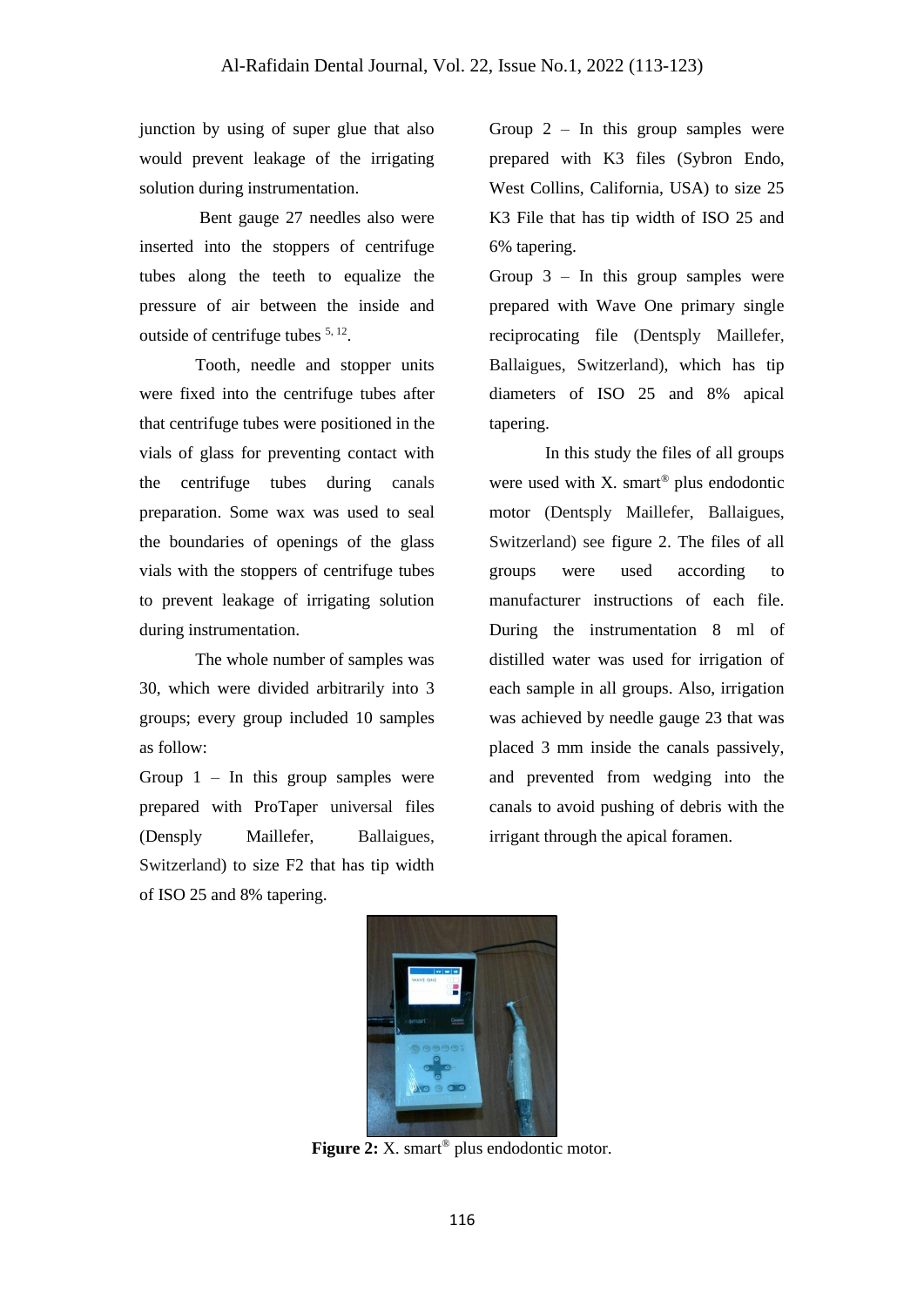Once the instrumentation was completed needle, tooth and stopper units were detached from tubes. Debris that was adhered to apical area of root was congregated by rinsing the apical area with 1 ml of distilled water inside the centrifuge tube <sup>21</sup>. After that, centrifuge tubes were put for 5 days in the incubator with temperature of 70 °C so as to allow evaporation of distilled water 20-22. Lastly centrifuge tubes that contained debris were weighed by the same electronic weighting machine that was firstly used. Also, 3 measures were taken for each tube and the mean of 3 measurements was considered weight of this tube. Initial tube weight was subtracted from final weight of same tube for calculation quantity of debris. Finally, data was statistically analyzed by SPSS Program version 21 for windows software (IBM, USA). Descriptive statistics, one way ANOVA and post hoc Duncan's multiple rang test were statistical methods that were used to analyze data.

### **RESULTS**

Number of samples, weight mean of apical extruded debris in milligram (mg), standard deviation, minimum and maximum values for whole groups are tabulated in the table 1. These results demonstrate that, ProTaper group revealed highest mean of apical extruded debris, followed by Wave One group while K3 group showed the least mean of apical extruded debris. One Way ANOVA showed significant difference among groups because p-value  $< 0.05$  see table 2. Duncan's Multiple Rang Test illustrated that, non-significant difference was existed between ProTaper group and Wave One group, but both of these groups had significant difference with K3 group see table 3.

| <b>Instrumentation system</b> | N  | <b>Mean</b><br>(mg) | $\pm$ SD  | Min.<br>(mg) | <b>Max.</b><br>(mg) |
|-------------------------------|----|---------------------|-----------|--------------|---------------------|
| <b>Protaper</b>               | 10 | 0.86                | 0.1264911 | 0.7          |                     |
| K3                            | 10 | 0.5                 | 0.1632993 | 0.3          | 0.7                 |
| <b>Wave One</b>               | 10 | 0.8                 | 0.1054093 | 0.7          |                     |

**Table 1:** Descriptive statistics for experimental groups

N= Number of samples, SD= Standard Deviation, Min. = Minimum values, Max. = Maximum values.

|                            | <b>Table 2:</b> One way analysis of variance |    |                    |        |           |  |  |
|----------------------------|----------------------------------------------|----|--------------------|--------|-----------|--|--|
| <b>Source of Variation</b> | Sum of square                                |    | <b>Mean Square</b> |        |           |  |  |
| <b>Between Groups</b>      | 0.744                                        |    | 0.372              | 20.752 | $0.000**$ |  |  |
| <b>Within Groups</b>       | 0.484                                        |    | 0.018              |        |           |  |  |
| Total                      | 1.228                                        | 29 |                    |        |           |  |  |

**Table 2:** One way analysis of variance

P≤0.05 means significant difference among experimental groups.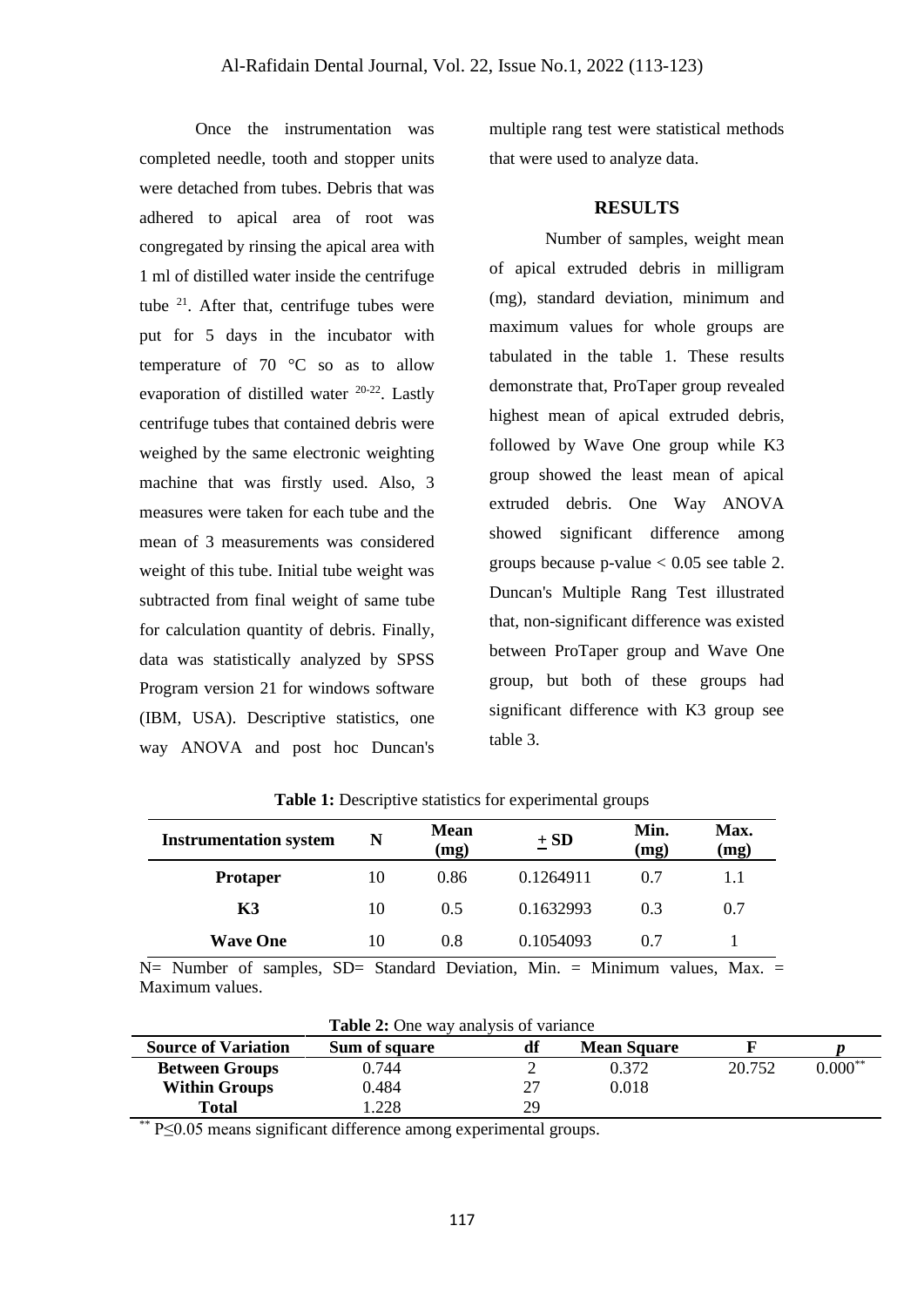| <b>Table 3:</b> Duncan's multiple rang test<br>Mean $(mg)$<br>Instrumentation<br>Duncan <sup>+</sup> |  |     |  |  |  |  |  |
|------------------------------------------------------------------------------------------------------|--|-----|--|--|--|--|--|
|                                                                                                      |  |     |  |  |  |  |  |
| <b>Wave One</b>                                                                                      |  | 0.8 |  |  |  |  |  |
| <b>ProTaper</b>                                                                                      |  |     |  |  |  |  |  |

<sup>+</sup> Groups that have different letters indicate significant difference between them while groups that have same letter indicate non-significant difference between them.

#### **DISCUSSION**

Proper endodontic treatment depends on efficient preparation (shaping and cleaning) of root canals  $^{23}$ . During canal instrumentation debris such pulpal tissue, dentine chips, microorganisms, and irrigation solutions can be emerged into the peri-apical area and this may cause flare-up postoperatively  $24-25$ . Therefore, the amount of apical extruded debris should be investigated, especially with the introduction of new root canal instrumentation systems. In the present study, apical extruded debris, after canals preparation by ProTaper universal files, K3 files, and Wave One single reciprocating file was evaluated.

There are numerous factors that have an effect on the quantity of apical extruded debris, such type of tooth, curvature of root canal, size of root canal, type of instrument, size of instrument, canal preparation method, end point, type of irrigant, and delivery method of irrigation <sup>26</sup>.

In the current research for standardization, lower premolars with single straight canal, and mature apices were used only. Crowns of teeth were cut to standardize working length to 15 mm. Working length was established 1 mm shorter from apical foramen, because it had been revealed that the instrumentation to the apical foramen produces more amount of apical extruded debris as a compare to the instrumentation that is done 1 mm shorter from the foramen  $4$ . Apical width of root canals was standardized with K-file size 10, which was introduced to full working length. If K-file size 10 was loose and easily crossed through apical foramen of teeth, these teeth were excluded from the study. While if K-file size 10 was scarcely crossed through the apical foramen of teeth, these teeth were included in the study. Also, for more standardization the final instrumentation files that were used for all groups had the same tip diameters of ISO 25. Furthermore, during the irrigation of root canals for all groups, distilled water was used instead of NaOCl to avoid any possible weight increase due to formation of NaOCl crystals <sup>20, 26</sup>. Also, needle gauge 23 was used and placed 3 mm inside the root canals passively and prevented from wedging into the canals to avoid pushing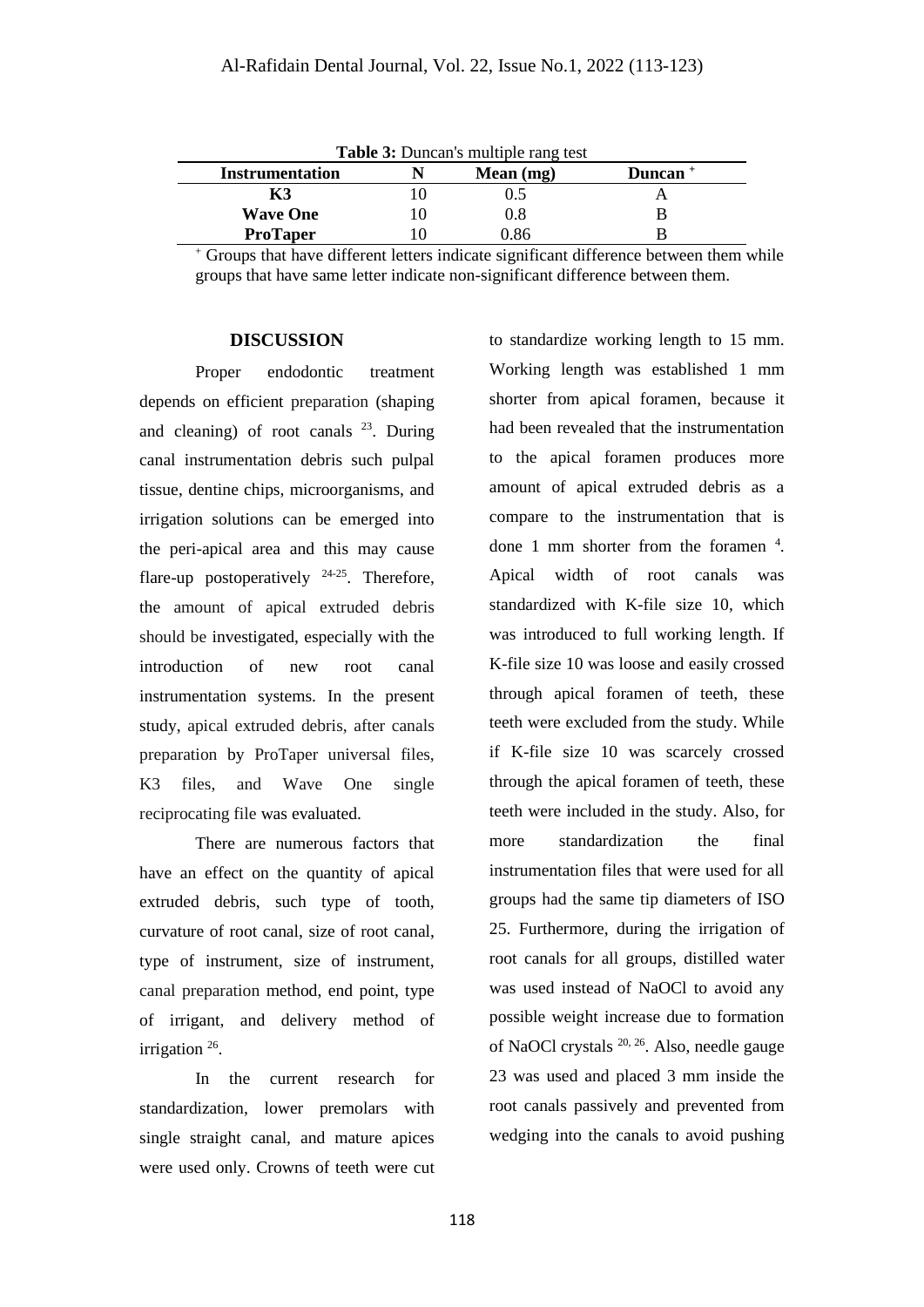of debris with irrigant through apical foramen.

In the current study, experimental model for debris collection is commonly accepted and had been utilized previously by numerous authors, such as Nayak *et al.* <sup>1</sup>, Mohamed *et al.* <sup>2</sup>, Preethy *et al.* <sup>5</sup>, Kustarci *et al*. 17 , Verma *et al*. <sup>20</sup>, Patel *et al*. <sup>21</sup>, Kocak *et al*. <sup>27</sup>, and Sharma *et al*. <sup>28</sup>. The disadvantage of this model is lack of physical back pressure supplied via tissues around apical foramen, which might be able to resist extrusion of debris <sup>20</sup>. Floral foam that had been suggested by Altundasar *et al*. <sup>29</sup>, and Hachmeister *et al*.  $30$  could be used to simulate back pressure of the periapical tissues, but this approach suffers from disadvantage of absorption of debris 5, 20. Thus, in the current study this approach for simulation back pressure of periapical tissues was not used.

The highest apical extrusion of debris with ProTaper group in current research can be explained by the following:

- 1- The ProTaper universal files have large apical taper and this causes more violent instrumentation of canal system consequently large quantity of debris is created <sup>17</sup>.
- 2- Instruments of ProTaper universal system reach working length at the start of preparation. Thus, more debris may be extruded apically <sup>31</sup>.
- 3- ProTaper universal system is quicker and violent system with its special features; it eliminates extensive

quantity of dentin in short time. As a result, it is incapable of displacing debris coronally, and this causes more extrusion of debris apically <sup>8</sup>.

- 4- Many files are needed for canal preparation accordingly; debris production is increased <sup>20</sup>.
- 5- ProTaper universal system has strong cutting capacity with small flute space in its structural design, which may not be able to accommodate the debris that are produced so apical transportation of debris may happen <sup>28</sup>.

Files of K3 system have a relatively positive rake angle with asymmetrical cross-sectional pattern  $32-33$ . This positive angle has a tendency to improve effectiveness of cutting <sup>19</sup>. Positive rake angle and a changeable helical flute angle make files have superior capacity to cut the dentine, and remove debris from the canal system  $34$ . Chips of dentine that are produced during instrumentation with K3 system are easily transferred coronally by its exclusive helical angle  $35$ . So, the less apical extrusion of debris during instrumentation with K3 system can be attributed to the presence of positive rake angle with variable helical flute design  $8, 17$ , and this explains the result of least apical extrusion of debris with K3 group in the current study.

The result of high apical extrusion of debris with Wave One group in the existing study can be explicated by that the reciprocation movement of Wave One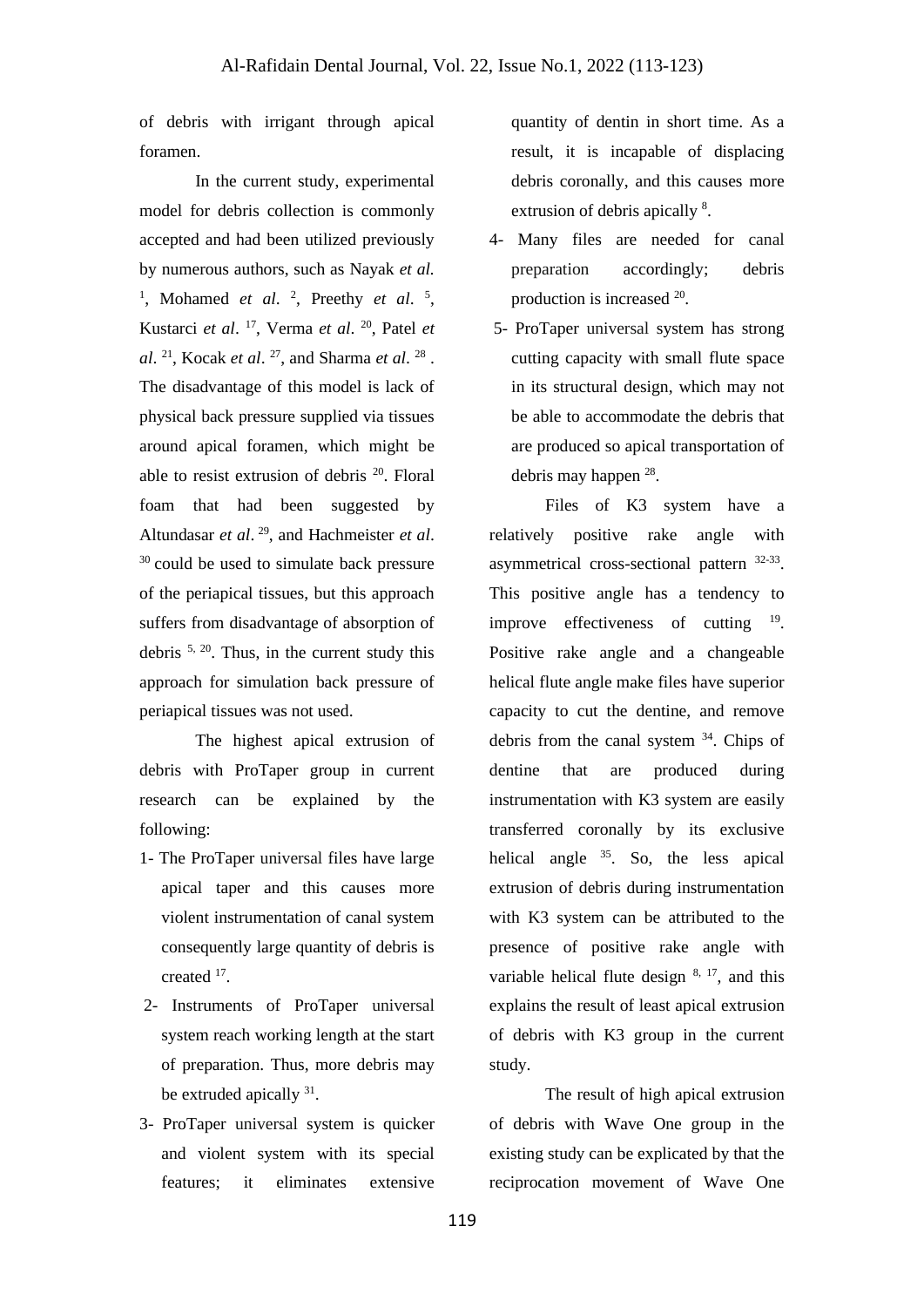system is produced via large angle of cutting and small angle of releasing. This smaller releasing angle results that, flutes have a tendency to push the debris apically <sup>36</sup>. Furthermore, Wave One primary file which was used in the existing study has large apical taper <sup>37</sup> and this causes intense instrumentation of canal system subsequently large amount of debris is formed.

Comparable results were documented by Nagaveni et al. <sup>8</sup>, Kustarci et al. <sup>17</sup>, and Jain <sup>23</sup> who concluded that instrumentation with K3 system produced significant less apical extruded debris as a compare with ProTaper universal system. Additional results look like results of existing study were concluded in 2017 by Western and Dicksit<sup>7</sup>, and Verma *et al.* <sup>20</sup> where they concluded that ProTaper universal system formed higher apical extruded debris than Wave One system, but difference between them was nonsignificant.

Current study is an in vitro study, which may not exactly resemble the intraoral condition. Consequently, the limitation of the present study is absence of physical back pressure supplied by tissues around apical foramen, which may be able to resist apical extrusion of debris. Therefore, Additional clinical researches are necessary for confirming results of the current research.

## **CONCLUSIONS**

Within the limits of the current study, it can be concluded that, root canals instrumentation by K3 system is better than other groups in terms of less extrusion of apical debris.

## **REFERENCES**

- 1. Nayak G, Singh I, Shetty S, Dahiya S. Evaluation of apical extrusion of debris and irrigant using two new reciprocating and one continuous rotation single file systems. *[J Dent](https://www.ncbi.nlm.nih.gov/pmc/articles/PMC4290758/)*. 2014; 11(3): 302 -309.
- 2. Mohamed Y A, Khalefa M M, Bastawy H A. Influence of Coronal Preflaring on Apical Extrusion of Debris during Root Canal Preparation Using Two Reciprocating Single-File Systems. *ADJ-for Girls*. 2020; 7(1): 143-152.
- 3. Uzunoglu E, Görduysus M. Apical extrusion of debris and irrigant using novel preparation systems. *J Contemp Dent Pract*. 2014; 15(4): 423-427.
- 4. Tanalp J, Gu¨ ngo¨ r T. Apical extrusion of debris: a literature review of an inherent occurrence during root canal treatment. *Int Endod J*. 2014; 47(3): 211-221.
- 5. Preethy A P, Jeevanandan G, Govindaraju L, Subramanian E. Comparative Evaluation of Apical Debris Extrusion Upon Use of Rotary Files and Hand Files for Root Canal Instrumentation in Primary Teeth. *JCDR*. 2019; 13(2): 23-26.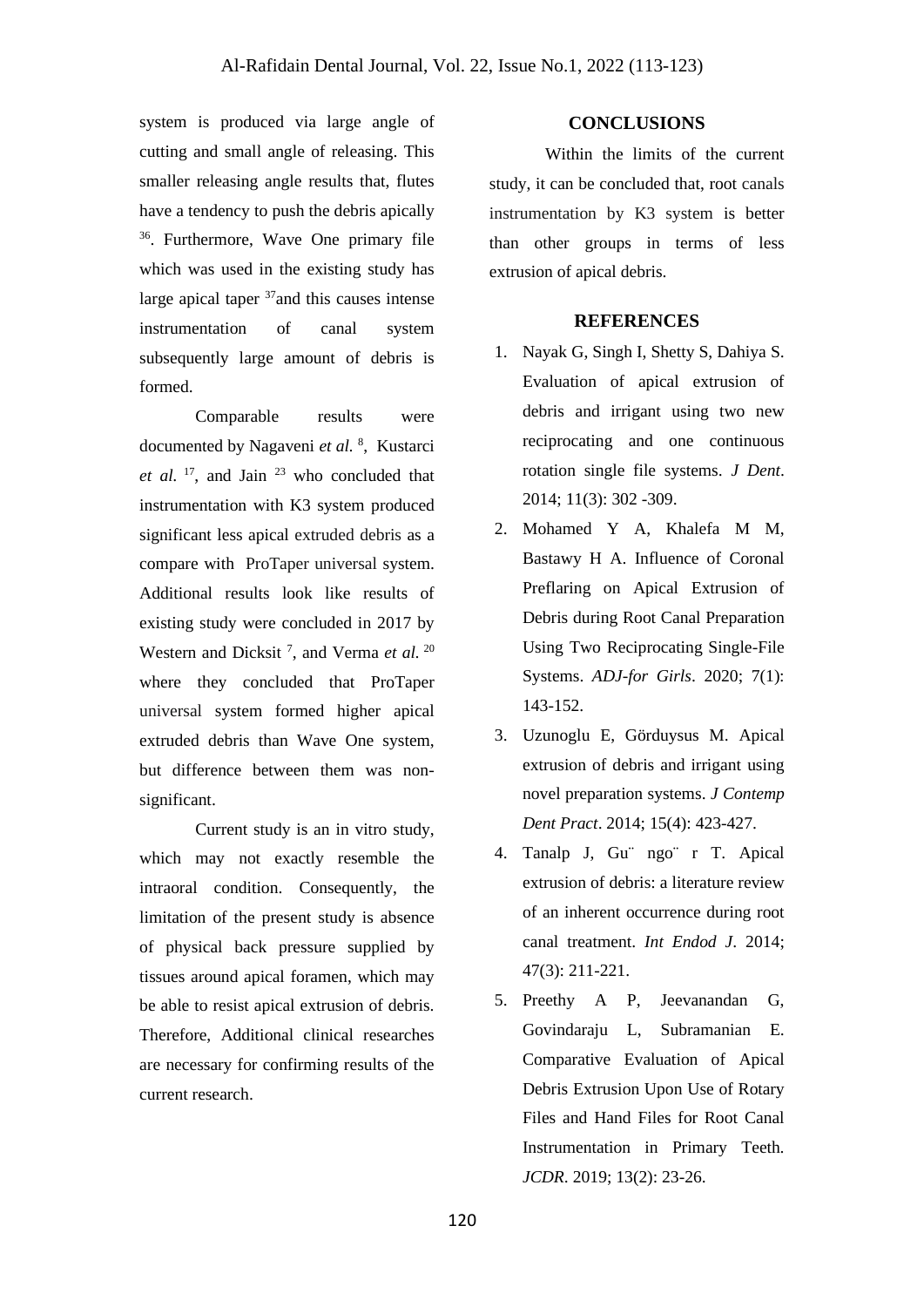- 6. Ozsu D, Karatas E, Arslan H, Topcu MC. Quantitative evaluation of apically extruded debris during root canal instrumentation with ProTaper Universal, ProTaper Next, WaveOne, and self‑adjusting file systems. *Eur J Dent*. 2014; 8(4): 504-508.
- 7. Western J S, Dicksit D D. Apical extrusion of debris in four different endodontic instrumentation systems: A meta-analysis. *J Conserv Dent.* 2017; 20(1): 30-36.
- 8. Nagaveni S A, Balakoti K R, Smita K, Ratnakar P, Satish S V, Aravind T. Quantitative evaluation of apical extrusion of debris and irrigants using four rotary instrumentation systems: an in vitro study. *J Contemp Dent Pract*. 2013; 14(6): 1065-1069.
- 9. Al-Omari M A O, Dummer P M H. Canal blockage and debris extrusion with eight preparation techniques. *J Endod*. 1995; 21(3): 154-158.
- 10. Reddy S A, Hicks M L. Apical extrusion of debris using two hand and two rotary instrumentation techniques. *J Endod*. 1998; 24(3): 180-183.
- 11. Azar N G, Ebrahimi G. Apicallyextruded debris using the ProTaper system. *Aust Endod J*. 2005; 31(1): 21-23.
- 12. Singbal K, Jain D, Raja K, Hoe TM. Comparative evaluation of apically extruded debris during root canal instrumentation using two Ni-Ti

single file rotary systems: An in vitro study. *J Conserv Dent*. 2017; 20(2): 64-67.

- 13. Ferraz C C R, Gomes N V, Gomes B P F A, Zaia A A, Teixeira F B, Souza- Filho F J. Apical extrusion of debris and irrigants using two hand and three engine-driven instrumentation techniques. *Int Endod J*. 2001; 34(5): 354-358.
- 14. Tinaz A C, Alacam T, Uzun O, Maden M, Kayaoglu G. The effect of disruption of apical constriction on periapical extrusion. *J Endod*. 2005; 31(7): 533-535.
- 15. Kuştarci A, Akpinar K E, Er K. Apical extrusion of intracanal debris and irrigant following use of various instrumentation techniques. *Oral Surg Oral Med Oral Pathol Oral Radiol Endod*. 2008; 105(2): 257-262.
- 16. Üstün Y, Çanakçi B C, Dinçer A N, Er O, Düzgün S. Evaluation of apically extruded debris associated with several Ni- Ti systems. *Int Endod J*. 2015; 48(7): 701-704.
- 17. [Kustarci](http://www.ncbi.nlm.nih.gov/pubmed/?term=Kustarci%20A%5Bauth%5D) A, [Akdemir](http://www.ncbi.nlm.nih.gov/pubmed/?term=Akdemir%20N%5Bauth%5D) N, [Siso](http://www.ncbi.nlm.nih.gov/pubmed/?term=Siso%20SH%5Bauth%5D) S H, [Altunbas](http://www.ncbi.nlm.nih.gov/pubmed/?term=Altunbas%20D%5Bauth%5D) D. Apical extrusion of intracanal debris using two engine driven and step-back instrumentation techniques: an in-vitro study. *Eur J Dent*. 2008; 2(4): 233-239.
- 18. Cabreira L J, Gominho L F, Rocas I N, Dessaune-Neto N, Siqueira J F, Alves F R. Quantitative analysis of apically extruded bacteria following preparation of curved canals with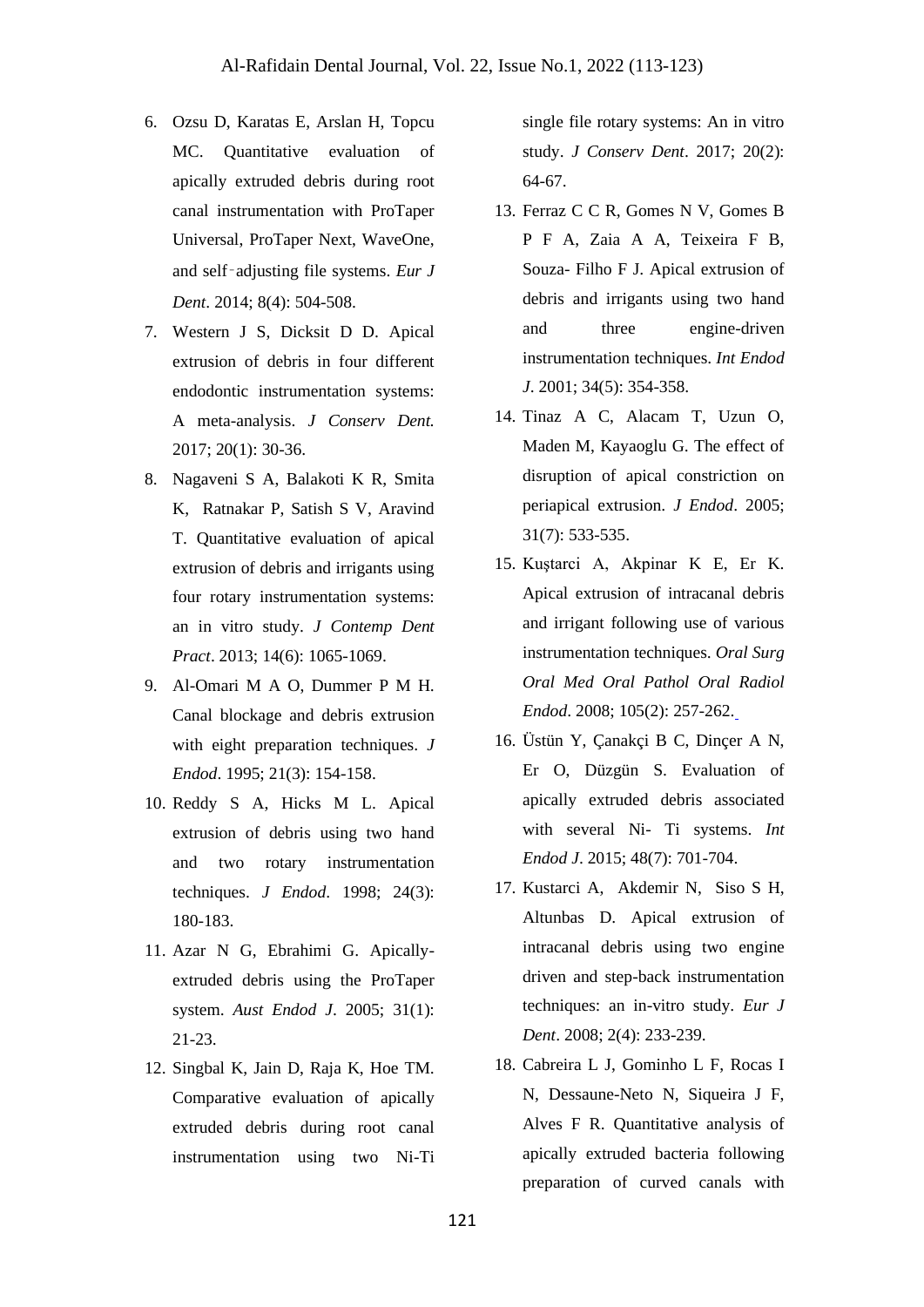three systems. *Aust Endod J*. 2019; 45(1): 79-85.

- 19. Bergmans L, Cleynenbreugel J V, Wevers M, Lambrechts P. Mechanical root canal preparation with NiTi rotary instruments: Rationale, performance and safety. *Am J Dent*. 2001; 14(5): 324-333.
- 20. Verma M, Meena N, Kumari R A, Mallandur S, Vikram R, Gowda V. Comparison of apical debris extrusion during root canal preparation using instrumentation techniques with two operating principles: An in vitro study. *J Conserv Dent*. 2017; 20(2): 96-99.
- 21. Patel A R, Ujariya U M, Kothari A K, Bharatiya R P. Comparative evaluation of apical debris extrusion during root canal preparation using three different file systems: An in vitro study. *Endodontology*. 2020; 32(1): 20-25.
- 22. Gupta R, Tomer A K, Bhatheja A. Quantitative Analysis of Apical Extrusion of Debris by Different Retreatment File Systems*. IOSR-JDMS*. 2019; 18(1): 72-75.
- 23. Jain V. Comparative analysis of extrusion of debris and irrigants from the apical foramen using hand and rotary systems. *Int J Com Health and Med Res*. 2017; 3(2):66-70.
- 24. Siqueira J F, Rocas I N, Favieri A, Machado A G, Gahyva S M, Oliveira J C M, Abad E C. Incidence of postoperative pain after intracanal

procedures based on an antimicrobial strategy. *J Endod*. 2002; 28(6): 457- 460.

- 25. Siqueira J F. Microbial causes of endodontic flare-ups. *Int Endod J*. 2003; 36(7): 453-463.
- 26. Radeva E N, Vassileva R I. Comparative study of apically extruded debris and irrigant after using two rotary systems (K3, Race). *J IMAB* 2014; 20(1): 459-463.
- 27. Kocak M M, Cicek E, Kocak S, Saglam B C, Yılmaz N. Apical extrusion of debris using ProTaper Universal and ProTaper Next rotary systems. *Int Endod J*. 2015; 48(3): 283-286.
- 28. Sharma U, Sharma J, Sharma M, Jain M, Kapoor V. Quantitative Evaluation of Apically Extruded Debris during Root Canal Instrumentation with Reciproc, Wave One, Protaper Universal and One Shape File System - An Invitro Study. *EC Dental Science*. 2019; 18(4): 812- 822.
- 29. Altundasar E, Nagas E, Uyanik O, Serper A. Debris and irrigant extrusion potential of 2 rotary systems and irrigation needles. *Oral Surg Oral Med Oral Pathol Oral Radiol Endod*. 2011; 112(4): 31-35.
- 30. Hachmeister D R, Schindler W G, Walker W A, Thomas D D. The sealing ability and retention characteristics of mineral trioxide